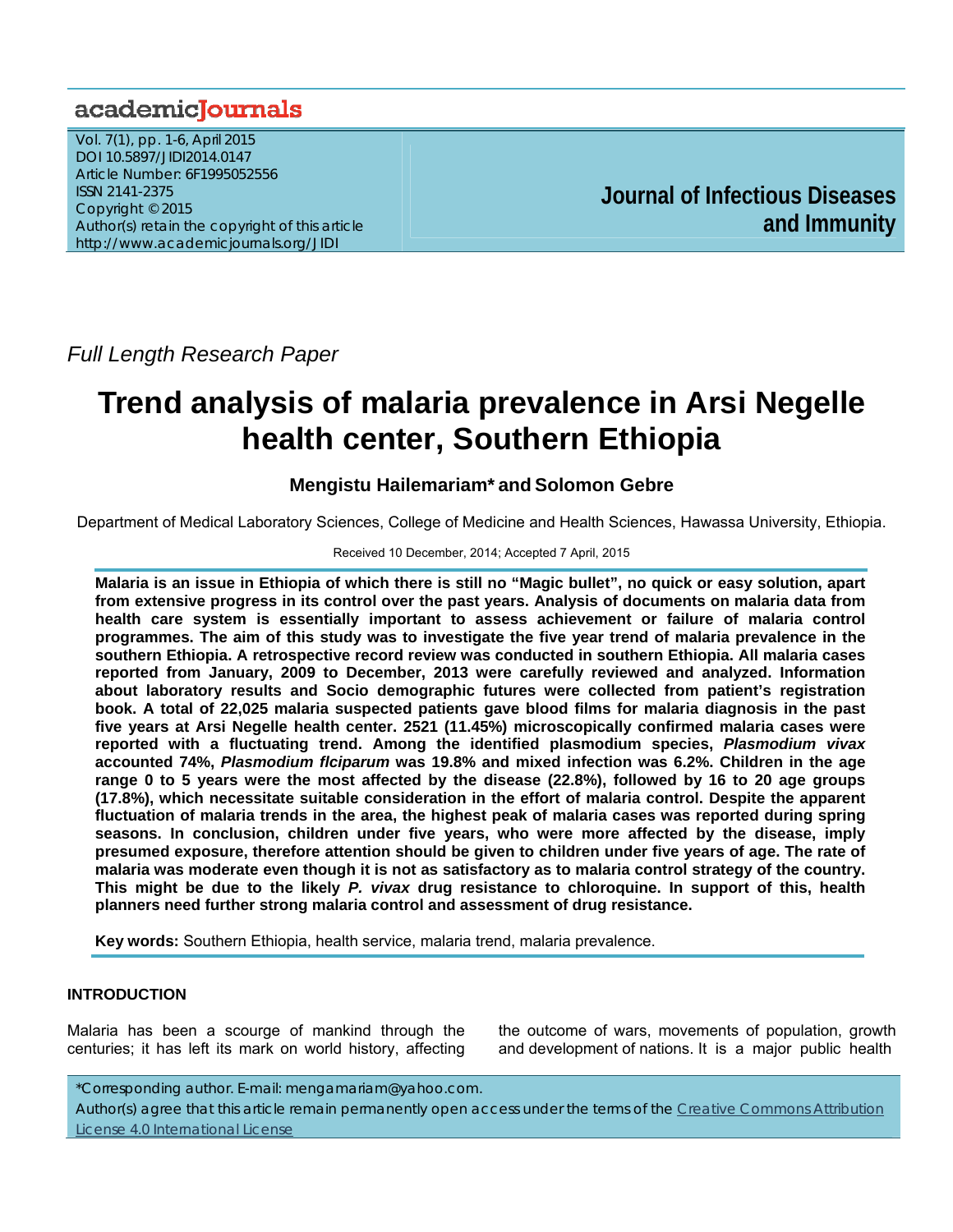problem in Ethiopia where an estimated 68% of the population lives in malaria infested areas (Federal Ministry of Health, 2006). The disease remains important in the world. Still there is no "Magic bullet", no quick or easy solution, especially in Africa, including Ethiopia. The number of cases reported annually fell by at least a quarter, and in some instances, by more than half, between 2000 and 2010 (World Health Organization, 2011).

Regardless of extensive progress in malaria control over the past decade, it is the most important public health problem in Ethiopia where an estimated 68% of the population lives in malaria infested areas and three quarters of the total land mass is regarded as malaria infested. The two predominant malaria parasites are *Plasmodium falciparum* and *Plasmodium vivax* (Ministry of Health, 2004). *P. vivax* is the most widely distributed in the temperate, sub tropics and some parts of the tropics. Unlike the other species, it is more common and well adapted to the temperate region than in tropics (Ministry of Health, 2002).

Strategies for malaria control in Ethiopia take account of early diagnosis and prompt treatment, selective vector control, epidemic management, and control, environmental management and personal protection through the use of insecticide-treated bed nets. In spite of recent efforts to control the disease, malaria continues as the leading cause of mortality and morbidity in the country (Federal Ministry of Health, 2006). There is enormous impute for malaria control by estimating malaria incidence and time trends, especially nowadays where malaria control is intensified in Ethiopia (Deressa et al., 2006). Studying the rate is necessary to put into action control measures. Hence, the intention of this study was to assess a five-year malaria time trend.

#### **METHODOLOGY**

#### **Study area**

The study was conducted in Arsi Negele health center, which is located at north East of West Arsi zone, Oromia region. Arsi Negele is found at southern part, 232 km away from the capital Addis Ababa. The town is located at an altitude of 2,000 to 2,400 m, with average temperature of 14 to 23°C. The health center serves about 72,114 population of the city and surrounding rural areas, of which 35,745 are males and 36,369 are females. Malaria is a prevalent seasonal disease in the area, which is reported as one of the top ten diseases in the health center. October to December is the peak malaria transmission season in the area. Both *P. vivax* and *P. falciparum* exist in the area, with *P. falciparum* prevailing all year.

#### **Study design**

A retrospective study was conducted to determine the five year trend prevalence of malaria by reviewing of blood film malaria documents at Arsi Negele health center, from January 1, 2009 to December 31, 2013.

#### **Data collection**

Information about laboratory results and Socio demographic futures were collected from patient's registration book. Nationwide, in every corner of Ethiopia, peripheral smear examination is used as the gold standard in confirming the presence of the malaria parasite as World Health Organization (WHO) protocol. For this study, we have collected a five years (2009 to 2013), well recorded malaria data at Arsi Negele health center.

#### **Data analysis**

Data was entered and analyzed by statistical packages for social sciences (SPSS) version 16.0 software package. The frequency distribution of both dependent and independent variables were worked out by using crosstab. Finally, the data was described and presented accordingly using figures.

#### **Ethical consideration**

Data was collected after official letters and ethical clearance obtained from The Department of Medical Laboratory Sciences, College of Medicine and Health Science, Hawassa University. Subsequently, written permission was sought from the Head of health centre before the data collection.

# **RESULTS**

### **Annual trends of malaria prevalence in Arsi Negelle health center**

In the past five years (2009 to 2013), a total of 22,025 malaria suspected patients gave blood films for malaria diagnosis in Arsi Negelle health center. From those requested blood films, 2521(11.45%) microscopically confirmed malaria cases were reported. The minimum microscopically confirmed malaria cases of 269, being reported in 2013, and the maximum of 791 were reported in 2009 (Figure 1). Regarding the identified plasmodium species, *P. Vivax* accounted for 1,868 (74%), *P. falciparum was* 499 (19.8%) and mixed infection were reported as 154 (6.2%) of malaria prevalence throughout the five year period in the study area (Figure 2). *P. vivax* was decreased from 488 in 2009 to 282 in 2010 and consequently there was increasing trend of *P. vivax* (282) in 2010 to 500 in 2011, whereas *P. falciparum* decreased throughout the past five years. Mixed infection in the study area decreased from 2009 to 2013 (Figure 1).

# **Prevalence of malaria parasite in relation to sex and age in Arsi Negelle health center**

As of record review, among 2,521 (11.45%) positive,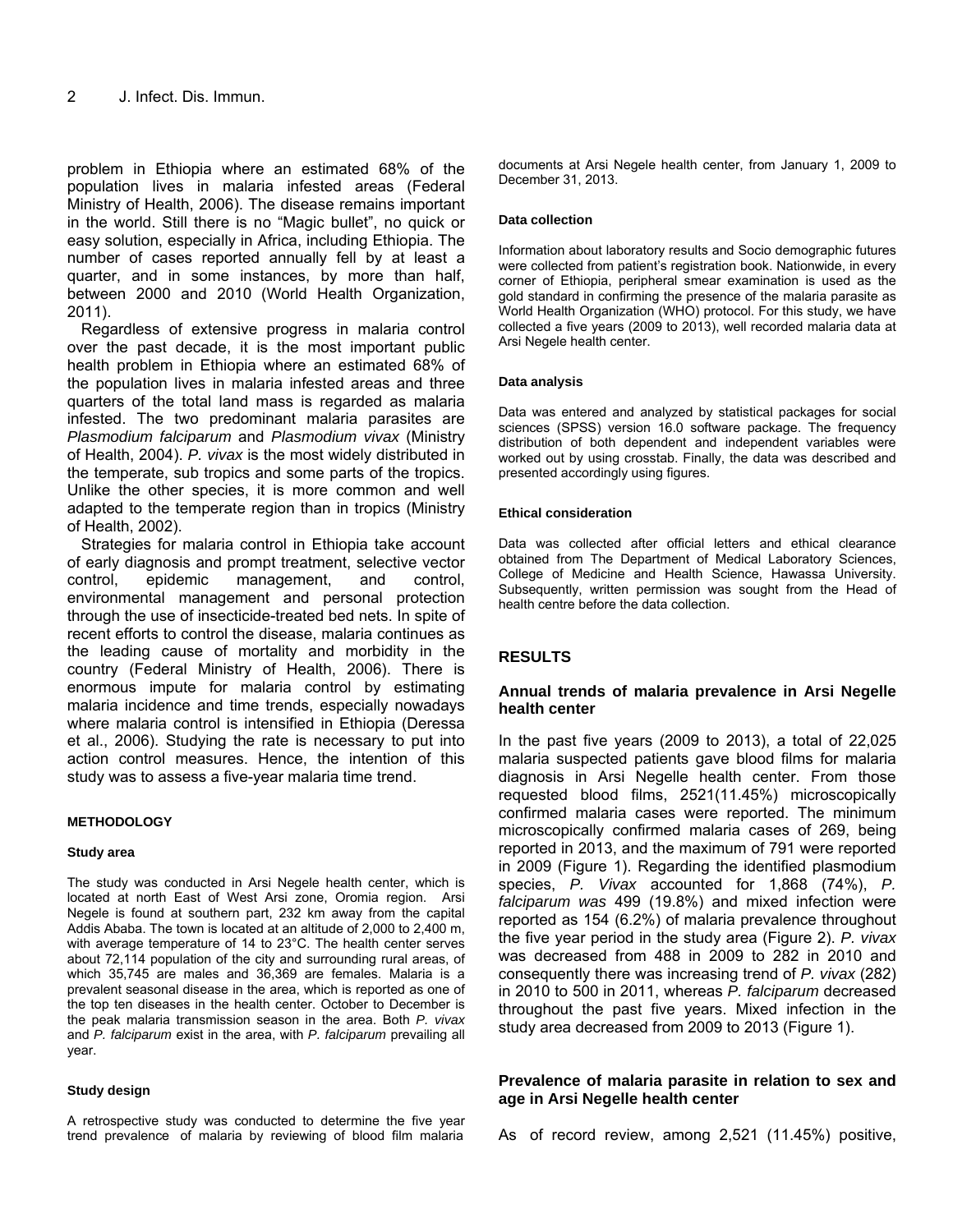

**Figure 1.** Annual trends of total malaria cases in Arsi Negelle health center from 2009 to 2013.



**Figure 2.** Species trend of malaria parasite in Arsi Negelle health center from 2009 to 2013.

1,387 (55%) were males and 1,134(45%) were females, with male to female ratio of 1.2. Malaria was reported in all age groups but the infection rate was higher in age groups of 0 to 5 years, with a prevalence rate of 575 (22.8%) followed by 16 to 20 years of age with a prevalence rate of 449 (17.8%). The rate of infection was almost similar for both male and females (Figure 3). Regarding plasmodium species and age groups in study area, *P. vivax* was the predominant parasites in all age groups. The rate of *P. vivax* was higher in age groups of 0 to 5 years 414 (16.5%) followed by age group 16 to 20, with the prevalence rate of 306 (11.8%). *P. falciparum*  was also the predominant parasite in the age groups of 0 to 5 and 16 to 20 with prevalence rate of 112 (4.3%) and 82 (3.2%), respectively. Mixed infection was more in age groups of 0 to 5 years and 36 to 40 years old, with prevalence rate of 36 (1.4%) and 26 (15%), respectively (Figure 4).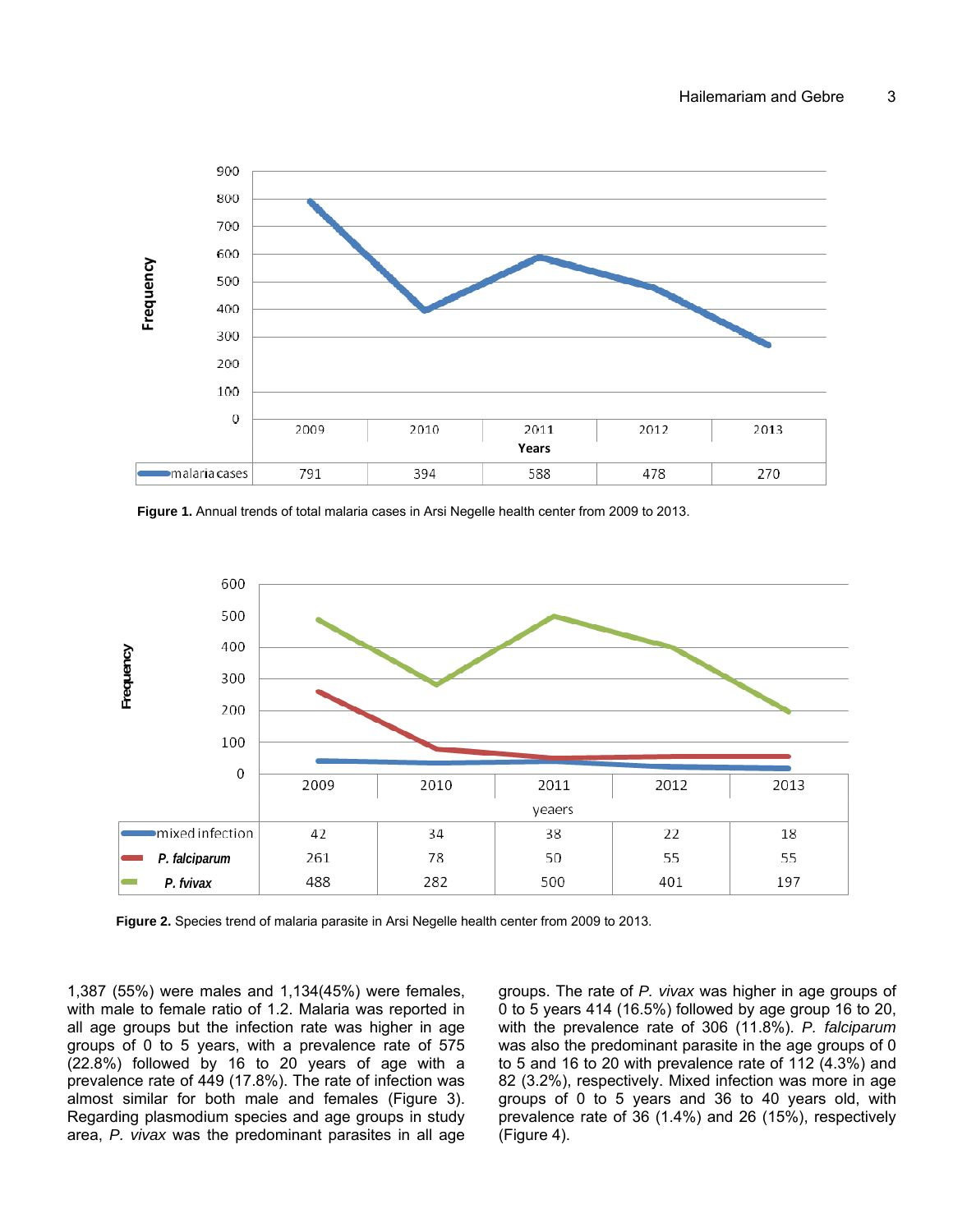

**Figure 3.** Distribution of confirmed malaria cases by species composition and year, in Arsi Negelle health center from 2009 to 2013.



**Figure 4.** The distribution of *Plasmodium* in different age groups in Arsi Negele health center from 2009 to 2013.

# **Seasonal variation of malaria prevalence in Arsi Negele health center**

Seasonal variation of malaria case in our study illustrates

the highest peak 806 (32.3%) during spring season and the minimum 405 (16.2%) malaria cases were observed during winter season. The malaria cases in summer was found to be high next to spring season, which accounts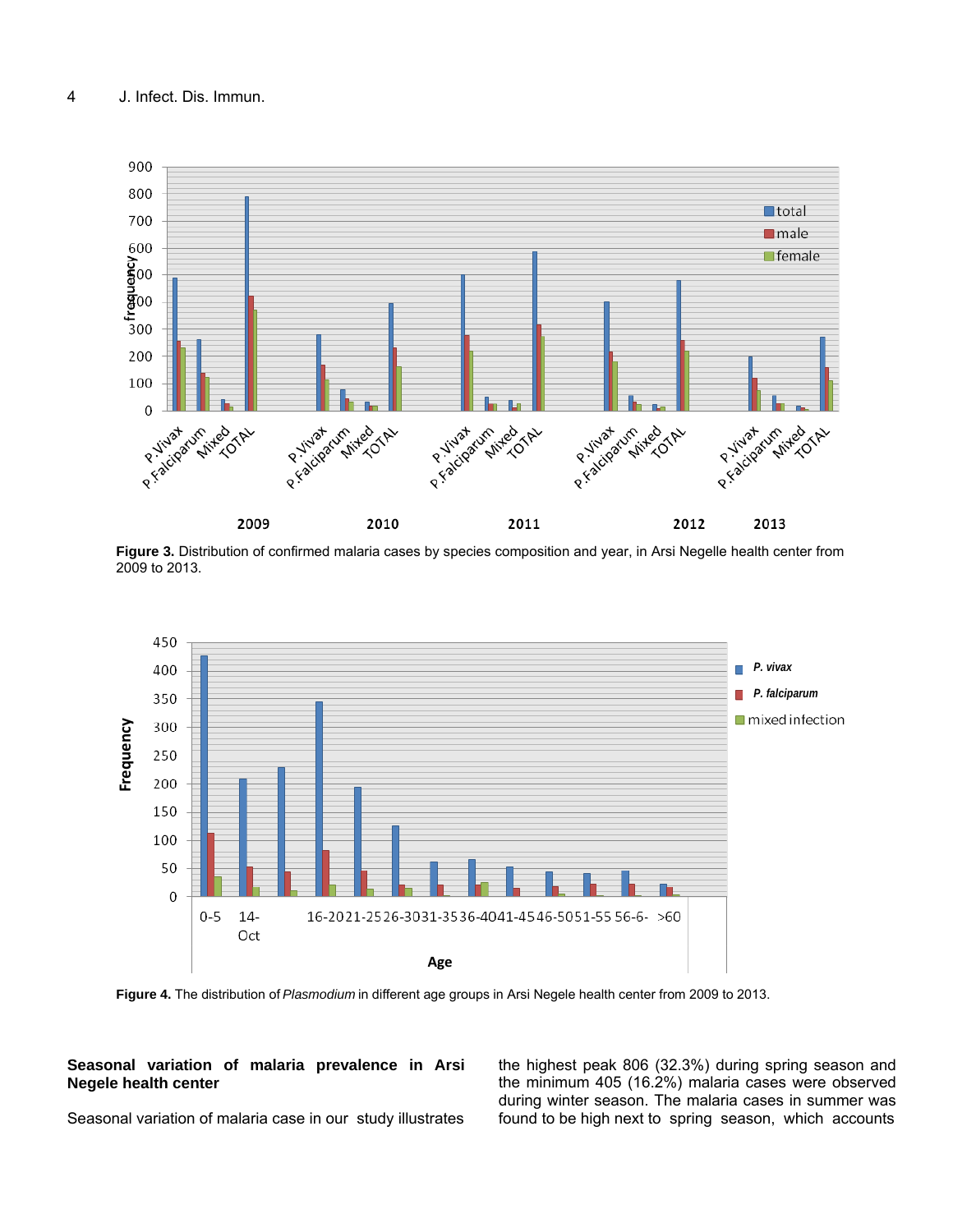for 793 (31.8%) of malaria cases. At species level, the highest number of slide positives of *P. falciparum* were recorded in spring and summer, on the other hand, the *P. vivax* peak were observed in spring, followed by autumn. The highest cases of mixed infection were observed in summer and minimum cases were recorded in winter season.

# **DISCUSSION**

This document based healthcare service study has assessed the distribution of malaria over a period of five years by person, place and composition of *Plasmodium* species. The results of our study revealed that during the last five years, a fluctuating fashion of malaria rate was observed. The number of malaria cases in 2009 was twice higher than that of the year 2010. After the significant increment rate starts to decline gradually and the least rate recorded in the year 2013, an increase and continuing decrement of both species *P. falciparum* and *P. vivax* was seen likewise*.* The study shows that the *P. vivax* as common in the study area. This is lower than other studies reported from Ethiopia (Asnakew et al., 2009; Yewhalaw et al., 2011; Alemu et al., 2012; Lelisa et al., 2014); this is due to the relatively highland climatic condition of the study area in which *P. vivax* is a predominant species in the highland. This might be due to the emergence of drug resistant and the parasite's ability to transmit early in the course of the disease and a relapse from dormant liver stages at varying time intervals after the initial infection. Although often regarded as causing a benign and self-limiting infection, *P. vivax* has been underestimated.

The decrease in rate in 2010 possibly due to better malaria control and preventive activities like awareness of the community on use of ITNs was not persistent in a regular manner. Rather, after the peak year 2009, again a raise in rate was observed in 2011. Observed results in 2011 of increased malaria case reports in the study area in agreement with other reports in Ethiopia, which indicated that the common cyclic period of epidemic changed and we observed malaria epidemics every one or two years, and also in different places (Murphy and Breman, 2001; Karunamoorthi and Bekele, 2009).

*P. vivax* was the predominant species in the study area and accounted for 74% of malaria morbidity. Based on climatic distribution of malaria in which *P. vivax* were dominant in highland area, the finding was considered with the usual distribution. This study also shows that both *P. falciparum* and *P. vivax* are slightly decreasing with no increasing trend in the subsequent 3 years, so we can say there is no trend in shift. The finding was different from other similar study in Ethiopia (Asnakew et al., 2009; Alemu et al., 2012; Lelisa et al., 2014; Deressa

et al., 2005). The possible reason for this might be the effective control strategies for massive problem caused by *P. falciparum,* on the other hand the problem of overlooked *P. vivax* allowed the trend as it is (Hay et al., 2004; Baird, 2007). In addition, the prevention and control activities of malaria as guided by the National Strategic Plan (2006 to 2010) mainly focus on *P. falciparum* because it is assumed to be more prevalent and fatal in the country of Ethiopia. Other possible reasons might be climate variability, and *P. vivax* might have developed resistance for the currently used drug chloroquine (Alemu et al., 2011).

Regarding the age groups, 0 to 5 years (22.8%) were highly affected followed by 16 to 20 year olds (17.8%). At species level, *P. vivax* was more prevalent in all age group. The prevalence of malaria parasites among males (55.4%) was somewhat higher than females (44.6%). The reason why malaria affects these age groups might be due to the fact that children below the age of five have immunity systems which are not yet fully developed. For those 16 to 20 years, most of them were students in rural areas of the surrounding because they had to relocate for education purpose and as such they get the infection since they were from non malaria area previously (Martens and Hall, 2000; Sachs and Malane, 2002).

Maximum malaria cases in almost all year were observed during spring. The major transmission of malaria all over the nation follows the June to September rains and occurs between September and December, while the minor transmission season occurs between April and May, following the February to March rains (Ministry of Health, 2002). This might be associated with the universal fact in which the range of malaria disease is not solely determined by season. Social, biological and economic factors such as mosquito control measures, population immunity, governmental policy and drug resistance have also an impact of malaria transmission and prevalence. As a result, seasonality of the case was certain (Adhanom et al., 2006; Molineaux, 1988).

# **Conclusion**

The rate of malaria was moderate even though it is not as satisfactory as to malaria control strategy of the country. This might be due to the likely *P. vivax* drug resistance to chloroquine. This indicates that for malaria, there is no "Magic bullet", and no quick or easy solution. In support of this, health planners need further strong malaria control and assessment of drug resistance also should be addressed in parallel if malaria control desires to arrive at its mission. As a limitation to this study, document based study is restricted to the data obtained from the patients' health records, being a secondary data; it is liable to disadvantages associated with any secondary data.